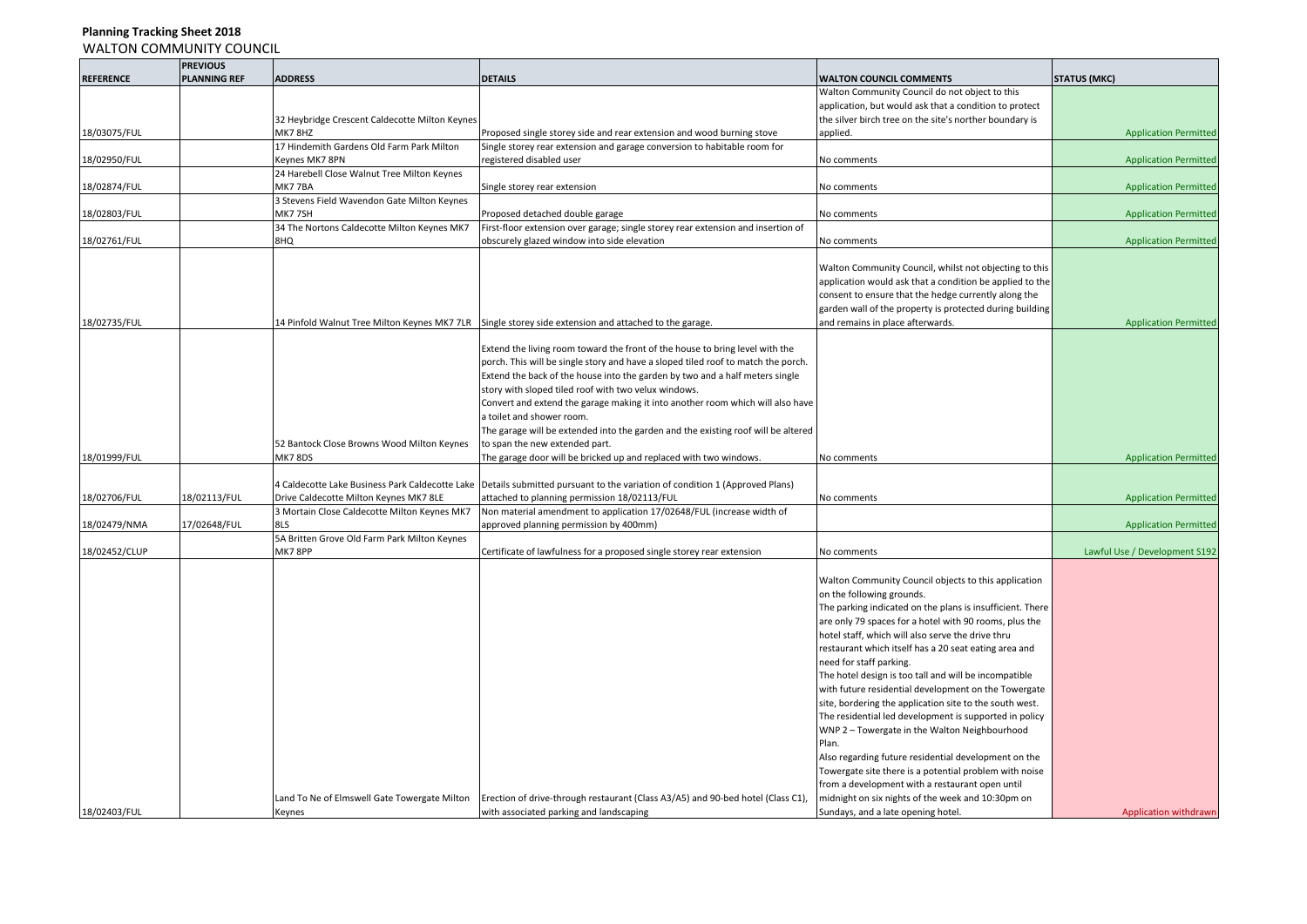|                  | <b>PREVIOUS</b>     |                                                 |                                                                                               |                                                          |                               |
|------------------|---------------------|-------------------------------------------------|-----------------------------------------------------------------------------------------------|----------------------------------------------------------|-------------------------------|
| <b>REFERENCE</b> | <b>PLANNING REF</b> | <b>ADDRESS</b>                                  | <b>DETAILS</b>                                                                                | <b>WALTON COUNCIL COMMENTS</b>                           | <b>STATUS (MKC)</b>           |
|                  |                     | 20 Hockliffe Brae Walnut Tree Milton Keynes     | Certificate of lawfulness for the proposed conversion of a double garage into a               |                                                          |                               |
| 18/02368/CLUP    |                     | <b>MK77BQ</b>                                   | meditation and restorative room.                                                              | No comments                                              | Application withdrawn         |
|                  |                     |                                                 |                                                                                               | Object - Overdevelopment of the plot - Not in keeping    |                               |
| 18/02386/FUL     |                     |                                                 | 8 Longhedge Caldecotte Milton Keynes MK7 8LA Two storey front and first floor rear extensions | with the local area                                      | <b>Application Permitted</b>  |
|                  |                     |                                                 |                                                                                               |                                                          |                               |
|                  |                     |                                                 |                                                                                               |                                                          |                               |
|                  |                     | Site A Towergate Groveway V11 To H8 Milton      | Details submitted pursuant to discharge of Parts 1 and 2 of condition 6 (Written              |                                                          |                               |
| 18/02300/DISCON  | 17/03205/OUT        | Keynes                                          | Scheme of Investigation) attached to planning permission 17/03205/OUT                         |                                                          | <b>Conditions discharged</b>  |
|                  |                     | 24 Copeland Close Browns Wood Milton Keynes     |                                                                                               |                                                          |                               |
| 18/02258/FUL     |                     | MK7 8ED                                         | Single storey extension to rear of the property                                               | No comments                                              | <b>Application Permitted</b>  |
|                  |                     |                                                 |                                                                                               |                                                          |                               |
|                  |                     |                                                 |                                                                                               |                                                          |                               |
|                  |                     |                                                 |                                                                                               | Walton Community Council object to the application on    |                               |
|                  |                     |                                                 |                                                                                               | the basis thatthe location of the two proposed plant     |                               |
|                  |                     |                                                 |                                                                                               | rooms will result in the loss of six off street parking  |                               |
|                  |                     |                                                 |                                                                                               | spaces. This will exacerbate the current severe parking  |                               |
|                  |                     |                                                 |                                                                                               | problems on the business park and the Calecotte          |                               |
|                  |                     |                                                 |                                                                                               | housing estate. which is already suffering from parking  |                               |
|                  |                     |                                                 |                                                                                               | on the verges, disruption to traffic flow and dangerous  |                               |
|                  |                     | 4 Caldecotte Lake Business Park Caldecotte Lake |                                                                                               | parking on or near corners, all of which causes a lot of |                               |
| 18/02113/FUL     |                     | Drive Caldecotte Milton Keynes MK7 8LE          | External Alterations to the Office Building and Installation of Free Standing Plant           | inconvenience to residents.                              | <b>Application Permitted</b>  |
|                  |                     | 5A Britten Grove Old Farm Park Milton Keynes    |                                                                                               |                                                          |                               |
| 18/02065/CLUP    |                     | MK7 8PP                                         | Certificate of lawfulness for a proposed single storey rear extension                         |                                                          | Lawful Use / Development S192 |
|                  |                     | 30 Arne Lane Old Farm Park Milton Keynes MK7    | Construction of a single storey extension to the front elevation, to provide                  |                                                          |                               |
| 18/02057/FUL     |                     | 8PU                                             | entrance hall, utility and WC.                                                                | No comments                                              | <b>Application Permitted</b>  |
|                  |                     | Office To The Left of Building 21 Walton Manor  |                                                                                               |                                                          |                               |
|                  |                     | Brickhill Street H9 To H10 Milton Keynes MK7    | Screening opinion for a primary production facility (B1c/B2) of approximately                 |                                                          |                               |
| 18/02041/EIASCR  |                     | 7AJ                                             | 9500sqm of production floorspace                                                              |                                                          | Application withdrawn         |
|                  |                     |                                                 | Enlarge front porch, brick up two existing external openings at ground floor to               |                                                          |                               |
|                  |                     | 66 Dunchurch Dale Walnut Tree Milton Keynes     | create additional floor area, single storey front extension, insertion of windows             |                                                          |                               |
| 18/02010/FUL     |                     | MK77BT                                          | into existing side elevation.                                                                 | No comments                                              | <b>Application Permitted</b>  |
|                  |                     | Land To The Left of Building 21 Walton Manor    |                                                                                               |                                                          |                               |
|                  |                     | Brickhill Street H9 To H10 Milton Keynes MK7    | Screening Opinion for commercial development providing approximately                          |                                                          |                               |
| 18/02013/EIASCR  |                     | 7AJ                                             | 9,500sqm of Production floorspace (B1b/c or B2).                                              |                                                          | <b>EIA Not Required</b>       |
|                  |                     |                                                 |                                                                                               |                                                          |                               |
|                  |                     |                                                 | Prior notification for a proposed rear flat roofed single storey extension                    |                                                          |                               |
|                  |                     | 43 Norden Mead Walton Milton Keynes MK7         | measuring 5.6m from the rear wall of the existing dwelling with a maximum                     |                                                          |                               |
| 18/01974/PNHSE   |                     | 7FE                                             | ridge height of 3.3m and a maximum eaves height of 3.3m.                                      |                                                          | Prior approval not required   |
|                  |                     |                                                 | Notification of intention to alter T1 - English Oak, (Quercus robur) - Reduce                 |                                                          |                               |
|                  |                     |                                                 | overhanging growth into garden of number 14 Monellan grove back to previous                   |                                                          |                               |
|                  |                     | 14 Monellan Grove Caldecotte Milton Keynes      | points (Around 1.5m off). Remove low dead limb over neighbours garden to                      |                                                          |                               |
| 18/01944/TPO     |                     | MK78NE                                          | source.                                                                                       | No comments                                              | Consent approved              |
|                  |                     |                                                 |                                                                                               |                                                          |                               |
|                  |                     |                                                 | Details submitted purusant to discharge of condition 3 (Electric Vehicle                      |                                                          |                               |
|                  |                     |                                                 | Charging Point), condition 4 (Hard and Soft Landscaping), condition 5 (Childrens              |                                                          |                               |
|                  |                     |                                                 | Play Area and External Gym), condition 6 (Water Drainage), condition 7 (Levels),              |                                                          |                               |
|                  |                     |                                                 | condition 8 (Boundary Treatments), condition 11 (Biodiversity Enhancement                     |                                                          |                               |
|                  |                     | Land To The East of Holst Crescent Browns       | Scheme and Ecological Mitigation) and condition 12 (Phasing Scheme) attached                  |                                                          |                               |
| 18/01859/DISCON  | 17/03291/FUL        | Wood Milton Keynes                              | to planning permission 17/03291/FUL                                                           |                                                          | Split decision                |
|                  |                     |                                                 |                                                                                               |                                                          |                               |
|                  |                     | 7 Moeran Close Browns Wood Milton Keynes        | Variation of condition 3(external surfaces) attached to planning permission                   |                                                          |                               |
| 18/01795/FULMMA  |                     | MK7 8DT                                         | 18/01317/FUL to change brick, door and gutter colour.                                         | <b>Vo comments</b>                                       | <b>Application Permitted</b>  |
|                  |                     | 74 Dunchurch Dale Walnut Tree Milton Keynes     |                                                                                               |                                                          |                               |
| 18/01767/FUL     |                     | MK77BU                                          | Single storey rear extension with basement                                                    | No comments                                              | <b>Application Permitted</b>  |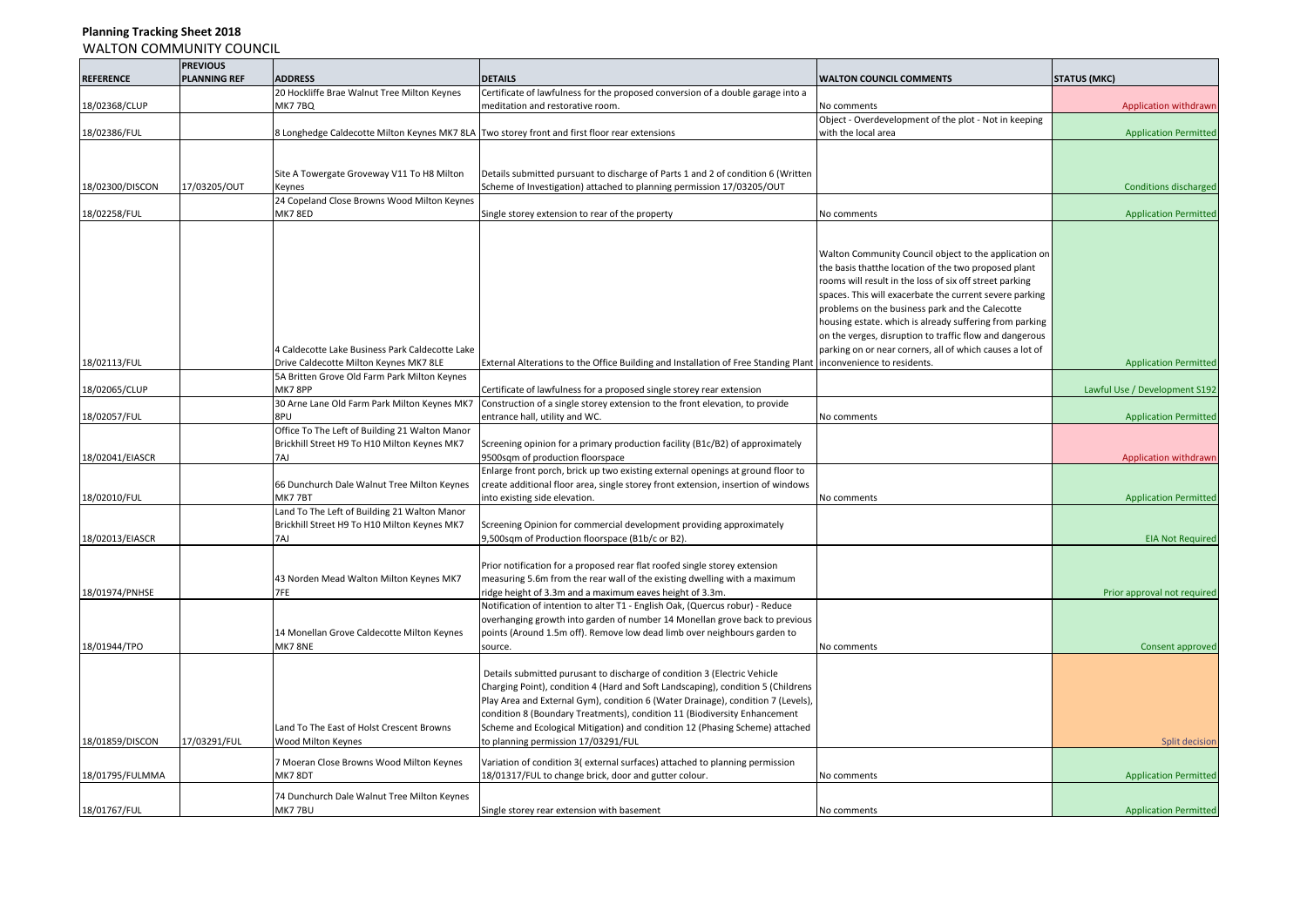|                  | <b>PREVIOUS</b>     |                                                      |                                                                                   |                                                       |                               |
|------------------|---------------------|------------------------------------------------------|-----------------------------------------------------------------------------------|-------------------------------------------------------|-------------------------------|
| <b>REFERENCE</b> | <b>PLANNING REF</b> | <b>ADDRESS</b>                                       | <b>DETAILS</b>                                                                    | <b>WALTON COUNCIL COMMENTS</b>                        | <b>STATUS (MKC)</b>           |
|                  |                     |                                                      |                                                                                   |                                                       |                               |
|                  |                     |                                                      | Prior notification for a proposed single storey rear extension measuring 4        |                                                       |                               |
|                  |                     | 9 Bellini Close Old Farm Park Milton Keynes MK7      | metres from the rear wall of the existing dwelling with a maximum ridge height    |                                                       |                               |
| 18/01367/PNHSE   |                     | 8PS                                                  | of 2.08 metres and maximum eaves height of 3.2 metres                             | No comments                                           | Prior approval not required   |
|                  |                     |                                                      |                                                                                   |                                                       |                               |
|                  |                     | 5 Calamus Court Walnut Tree Milton Keynes            |                                                                                   |                                                       |                               |
| 18/01706/FUL     |                     | MK77LP                                               | Single storey rear and side extension                                             |                                                       | <b>Application Permitted</b>  |
|                  |                     | 3 Brantham Close Caldecotte Milton Keynes            |                                                                                   |                                                       |                               |
| 18/01687/FUL     |                     | MK7 8TG                                              | Proposed single storey side extension                                             |                                                       | <b>Application Permitted</b>  |
|                  |                     | 9 Ravel Close Old Farm Park Milton Keynes MK7<br>8EY |                                                                                   |                                                       |                               |
| 18/01644/CLUP    |                     |                                                      | Certificate of lawfullness for construction of conservatory to rear elevation     |                                                       | Lawful Use / Development S192 |
|                  |                     | 8 Twinflower Walnut Tree Milton Keynes MK7           |                                                                                   |                                                       |                               |
| 18/01636/FUL     |                     | 7LH<br>Land To West of Walton Manor Brickhill Street | Part two and part single storey side return extension                             |                                                       | <b>Application Permitted</b>  |
|                  |                     |                                                      |                                                                                   |                                                       |                               |
| 18/01525/EIASCR  |                     | H9 To H10 Milton Keynes                              | EIA Screening Option in respect of land South Caldecotte                          |                                                       | <b>EIA Not Required</b>       |
|                  |                     |                                                      | Single storey rear extension, front porch, side conservatory and detached         |                                                       |                               |
| 18/01515/FUL     |                     | 8 Pinfold Walnut Tree Milton Keynes MK7 7LR          | garage                                                                            | No comments                                           | <b>Application Permitted</b>  |
|                  |                     |                                                      |                                                                                   |                                                       |                               |
|                  |                     | Water Sports Centre Caldecotte Lake Monellan         | Details submitted pursuant to discharge conditions 3 (external materials) and 4   |                                                       |                               |
| 18/01463/DISCON  | 17/02454/FUL        | Grove Caldecotte Milton Keynes MK7 8BH               | (landscaping) attached to planning permission 17/02454/FUL.                       | No comments                                           | <b>Conditions discharged</b>  |
|                  |                     |                                                      |                                                                                   | Walton Community Council objects to this              |                               |
|                  |                     |                                                      |                                                                                   | application on the grounds that the proposed          |                               |
|                  |                     |                                                      |                                                                                   | extension is not in keeping with the other            |                               |
|                  |                     |                                                      |                                                                                   | properties in the area. The front of the proposed     |                               |
|                  |                     | 43 Gregories Drive Wavendon Gate Milton              |                                                                                   | extension juts out too far in front of the            |                               |
| 18/01312/FUL     |                     | Keynes MK7 7RN                                       | Proposed single storey front extension                                            | frontages of neighbouring properties.                 | <b>Application Permitted</b>  |
|                  |                     | 32 Pearse Grove Walton Park Milton Keynes            |                                                                                   |                                                       |                               |
| 18/01332/FUL     |                     | MK7 7HD                                              | Single and two storey rear extension                                              | No comments                                           | <b>Application Permitted</b>  |
|                  |                     | 7 Moeran Close Browns Wood Milton Keynes             |                                                                                   |                                                       |                               |
| 18/01317/FUL     |                     | MK7 8DT                                              | Single storey rear extension                                                      | No comments                                           | <b>Application Permitted</b>  |
|                  |                     |                                                      | Erection of 35 units of 'Retirement Living' (Category II sheltered housing)       |                                                       |                               |
|                  |                     |                                                      | apartments for the elderly with associated communal facilities, parking and       |                                                       |                               |
|                  |                     | Land Adjacent 146 Lichfield Down Walnut Tree         | landscaping and 15 age restricted affordable housing apartments with              |                                                       |                               |
| 18/01280/FUL     |                     | Milton Keynes MK7 7DN                                | associated parking and landscaping.                                               | Objection - Parking                                   | <b>Application Permitted</b>  |
|                  |                     |                                                      |                                                                                   |                                                       |                               |
|                  |                     | 2 Cloudberry Walnut Tree Milton Keynes MK7           | Non-material amendment to application 17/00727/FUL (minor amendments to           |                                                       |                               |
| 18/01176/NMA     | 17/00727/FUL        | 7DL                                                  | size of garage conversion and alterations to rear windows)                        |                                                       | <b>Application Permitted</b>  |
|                  |                     | 11 Beales Lane Walton Park Milton Keynes MK7         |                                                                                   |                                                       |                               |
| 18/01146/FUL     |                     | 7HB                                                  | Proposed single storey rear extension                                             | No comments                                           | <b>Application Permitted</b>  |
|                  |                     | 3 March Meadow Wavendon Gate Milton                  | Certificate of lawfullness for the addition of a 4*4m extension to the rear of    |                                                       |                               |
| 18/01068/CLUP    |                     | Keynes MK7 7TB                                       | current garage as per the attached plans.                                         |                                                       | Lawful Use / Development S192 |
|                  |                     |                                                      |                                                                                   |                                                       |                               |
|                  |                     |                                                      | The proposal is to convert an existing 2 bedroom end of terrace dwelling into 2   | Walton Community Council Object to the application as |                               |
|                  |                     |                                                      | No 2 bedroom apartments, each with their own amenity space and off street         | the proposed 1 parking space per apartment is         |                               |
|                  |                     | 84 Pettingrew Close Walnut Tree Milton Keynes        | parking. The existing property will also be extended to increase the habitable    | insufficient for a potetial 2 cars per apartment inan |                               |
| 18/01061/FUL     |                     | MK7 7LN                                              | floor space required.                                                             | area where parking is already a problem.              | <b>Application Permitted</b>  |
|                  |                     | 121 Walton End Wavendon Gate Milton Keynes           |                                                                                   |                                                       |                               |
| 18/01028/FUL     |                     | <b>MK7 7AX</b>                                       | Erection of UPVC Conservatory in Rear Garden                                      | No comments                                           | <b>Application Permitted</b>  |
|                  |                     | 78 Gaddesden Crescent Wavendon Gate Milton           | Certificate of Lawfulness for proposed conversion of existing loft with flat roof |                                                       |                               |
| 18/01001/CLUP    |                     | Keynes MK7 7SQ                                       | dormer to rear and roof lights to front                                           |                                                       | Lawful Use / Development S192 |
|                  |                     | 17 Parsley Close Walnut Tree Milton Keynes           |                                                                                   |                                                       |                               |
| 18/00964/FUL     |                     | MK7 7DA                                              | Proposed single storey side and rear extensions                                   | No comments                                           | <b>Application Permitted</b>  |
|                  |                     | Harley Hall Milton Road Walton Hall Milton           | Details submitted pursuant to discharge of conditions 3( parking) and 4( waste    |                                                       |                               |
| 18/00918/DISCON  | 18/00064/FUL        | Keynes MK7 7AL                                       | storage) attached to planning permission 18/00064/FUL.                            |                                                       | <b>Conditions discharged</b>  |